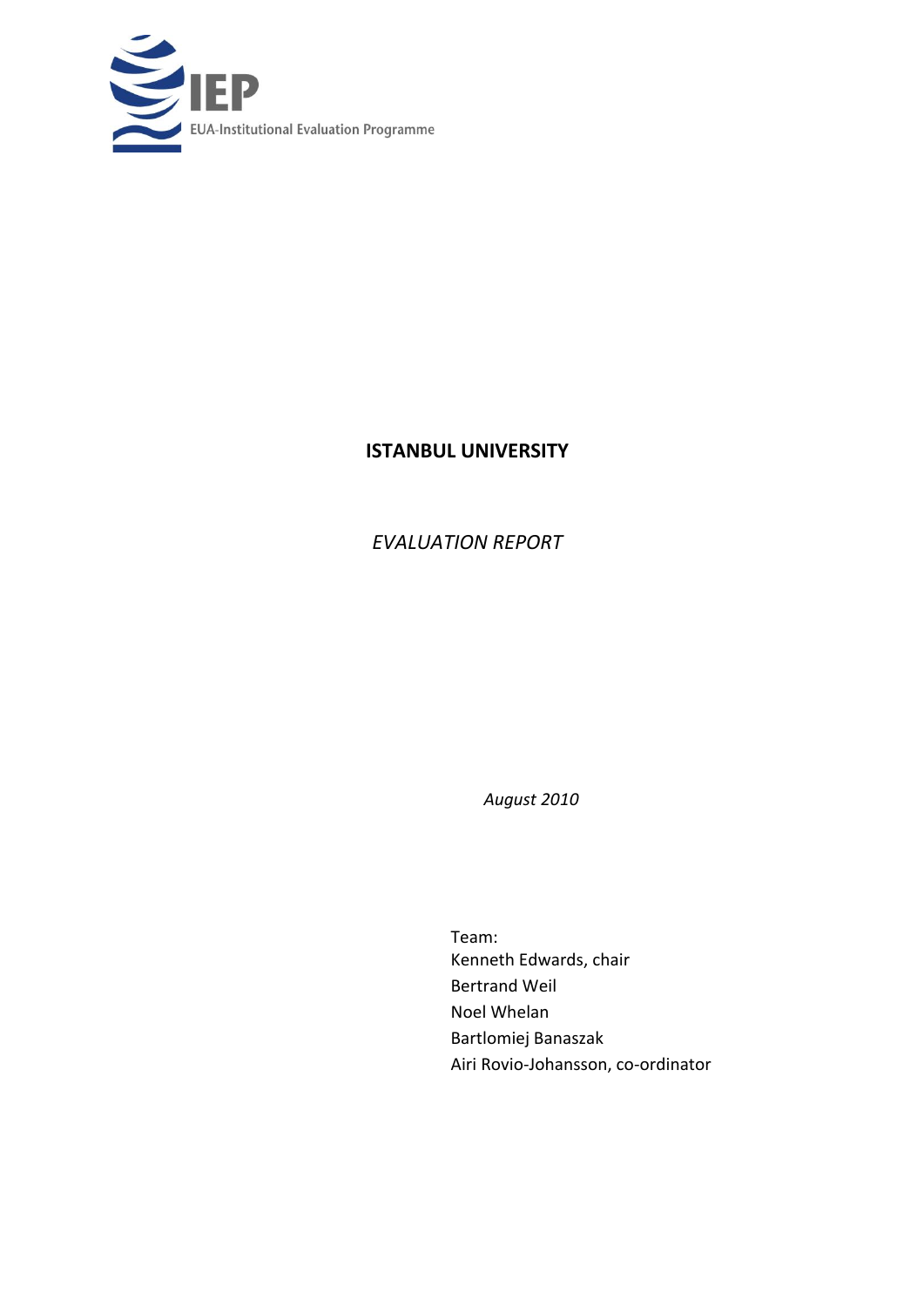# **Table of Contents**

<span id="page-1-0"></span>

| 1.4. THE INTERNATIONAL, NATIONAL, AND INSTITUTIONAL CONTEXT OF ISTANBUL UNIVERSITY 4 |  |
|--------------------------------------------------------------------------------------|--|
|                                                                                      |  |
|                                                                                      |  |
|                                                                                      |  |
|                                                                                      |  |
|                                                                                      |  |
|                                                                                      |  |
|                                                                                      |  |
|                                                                                      |  |
|                                                                                      |  |
|                                                                                      |  |
|                                                                                      |  |
|                                                                                      |  |
|                                                                                      |  |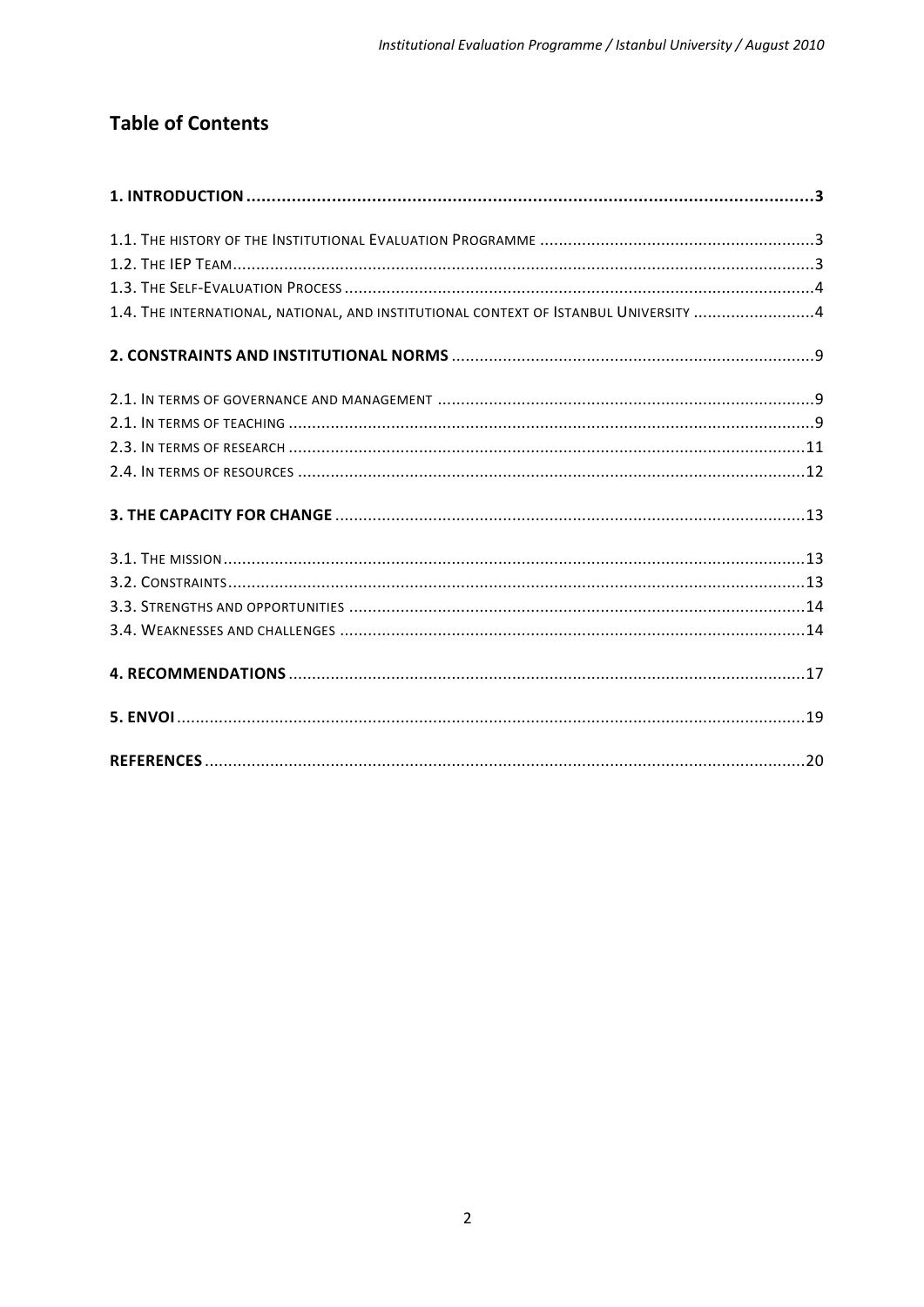# **1. INTRODUCTION**

## <span id="page-2-0"></span>**1.1. The history of the Institutional Evaluation Programme**

The Institutional Evaluation Programme (IEP) was launched in 1994 by  $\text{CRE}^1$  (Association of the European Universities, the predecessor of the European University Association) as a service to member institutions. In 1996 CRE offered evaluated institutions a Follow-Up of the IEP evaluation. IEP offers evaluations to support the participating institutions in the continuing development of their strategic quality management and internal quality culture. Today more than 250 IEP's *supportive peer reviews* (Trow, 1994) have been conducted, mainly in Europe but also in South America, Africa (Amaral, et al., 2008), and, more recently, Asia.

The distinctive features of the Institutional Evaluation Programme are: (1) a strong emphasis on the self-evaluation phase, (2) a peer-review approach, (3) a European and international perspective, (4) a support to improvement, and (5) a focus on the institution as a unit.

The focus of the IEP is the institution as a whole and not the individual study programmes or units. It focuses for instance upon (1) decision-making processes and institutional structures and effectiveness of strategic management and (2) relevance of internal quality processes and the degree to which their outcomes are used in decision making and strategic management as well as perceived gaps in these internal mechanisms.

The evaluation is guided by four key questions, which are based on a 'fitness for (and of) purpose' approach:

- 1) What is the institution trying to do?
- 2) How is the institution trying to do it?
- 3) How does it know it works?
- 4) How does the institution change in order to improve?

The aim of the IEP evaluation is to contribute to the dynamics of development and evaluation of the university's capacity for change.

## <span id="page-2-1"></span>**1.2. The IEP Team**

1

The IEP Team consisted of:

- **Professor Kenneth Edwards, former Chair of CRE and former Rector of University of Leicester,** United Kingdom, Chair of the Team
- Professor Airi Rovio-Johansson, Copenhagen Business School, Learning Lab, Denmark, and Gothenburg Research Institute at University of Gothenburg, Sweden, Team Coordinator

<sup>1</sup> CRE (*Conférence Permanente des Recteurs*, *des Présidents et Vice-Chanceliers des Universités),* known as The Association of European Universities (in English) was founded 1957. In 2001/2002 CRE merged with the Confederation of European Rectors' Conferences and established the European University Association (EUA).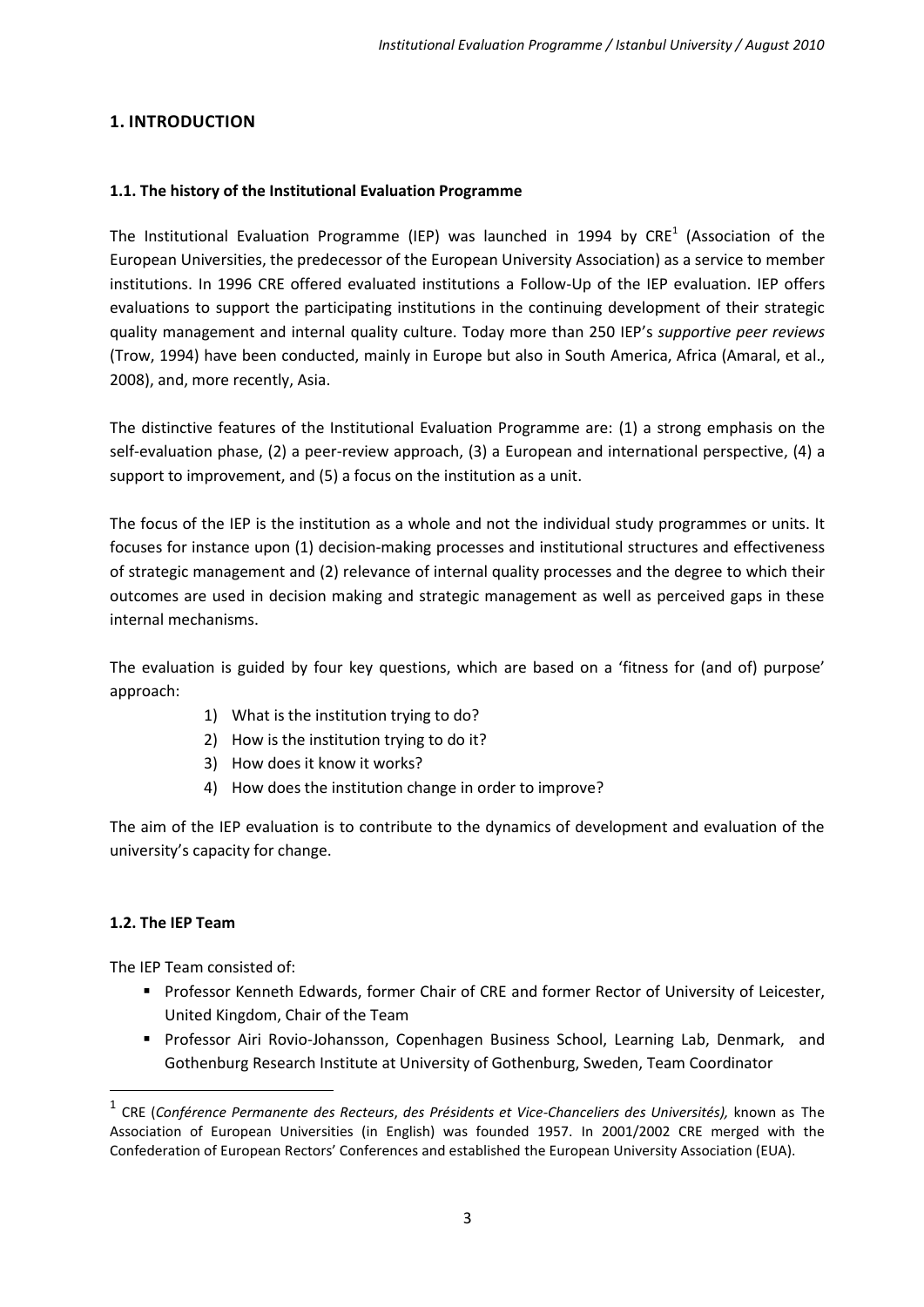- **Professor Bertrand Weil, former Vice-President of Université Paris 12, France**
- **Professor Noel Whelan, former Vice President and Dean Emeritus of the University of Limerick,** Ireland
- **E** Student representative Bartlomiej Banaszak, University of Warsaw, Poland.

## <span id="page-3-0"></span>**1.3. The Self-Evaluation Process**

The Self-Evaluation Report (SER, 2010) gave an excellent overview of Istanbul University (IU). It was comprehensive in its analysis of strengths and weaknesses of the University. It was sent to the Team members in good time before the Team's *First Visit*, 21 to 23 February 2010.

During the First visit at IU, the Team met representatives of the following four faculties: Faculty of Science, Faculty of Medicine, Faculty of Business Administration, and Faculty of Law. The Team also meet the Rector and Vice rectors, representatives of the Rectorate, the Self-Evaluation Group, representatives of external partners, and representatives of: academics, graduate and undergraduate students and administrative staff.

At the end of the First Visit the IEP Team asked for supplementary information for the Second Visit, regarding:

- figures of total income and total expenditures;
- revolving funds and its criteria for obtaining money;
- the administrative decision structure;
- job descriptions of the Vice Rectors, Deans, Heads of department, Heads of and Institutes;
- indicators used to assess research programmes and performances of each faculty member;
- the average time to graduation on undergraduate programmes;
- drop out and failure rates on all undergraduate programmes:
- the document clarifying the Guidelines for implementing the Bologna reform, particularly referring to application of ECTS (European Credit Transfer System).

The Team's *Second Visit* at IU took place 18 to 21 May, 2010. The Team visited and met representatives of the Faculty of Letters and the Faculty of Economics. The Team also had the possibility to meet Rector and Vice Rectors, Secretary General, and representatives of: the Senate, deans, academics, international researchers and international students, central office staff, student delegation and outside partners.

## <span id="page-3-1"></span>**1.4. The international, national, and institutional context of Istanbul University**

## *International context*

The adoption and implementation of the *Bologna Declaration* (1999) aimed at making European Higher Education *comparable* and *transparent* in order to enhance student *mobility* and *employability* in Western European countries (EUA, 2001). The reorganised European Higher Education Area (EHEA) promoted a wave of change among European universities. The transformation of public institutions and higher education systems, favoured the emergence of structures of institutional self-regulation,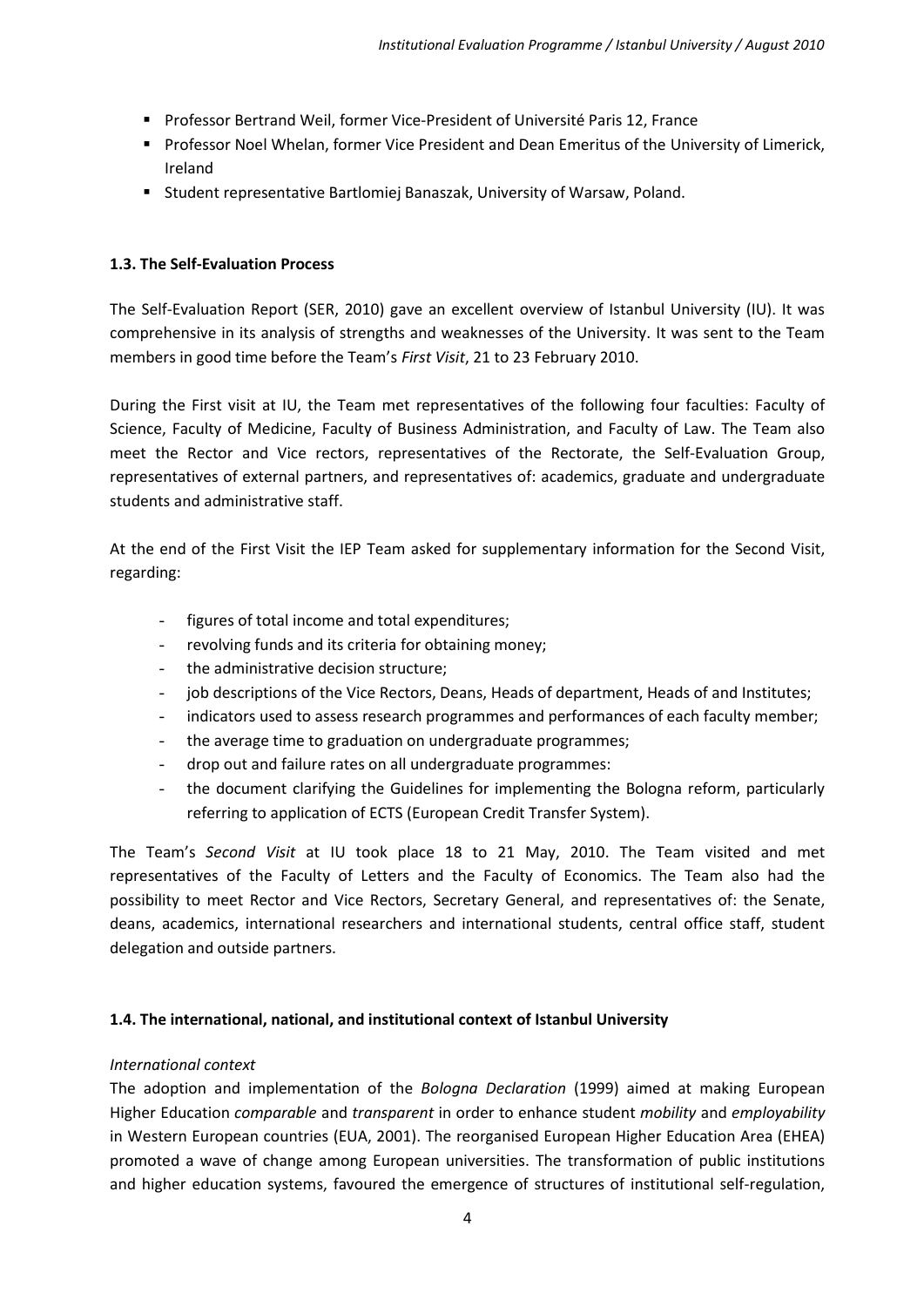which were influenced and dependant on a number of factors. Universities put stronger focus on mission and results as well as on quality enhancement and the development of a quality culture in the EHEA. This changes activities and favours diversity and creativity in universities (EUA, 2001, 2003, 2005; ENQA, 2005). The effects of the "*global knowledge economy"* (Gűrűz, 2008) for universities are: "(1) increasing demands; (2) demographic shift and non-traditional students; (3) the rise of market forces; (4) impact of technology; (5) new providers and increasing competition, and (6) globalization/internationalization".

The essential points of higher education changes are: (i) that higher education has become global in that comparisons are made on an international scale and changes, such as those resulting from the Bologna Declaration, impact directly on individual universities; while (ii) in a knowledge based economy the expectations which societies have of the contributions universities can make have become stronger and more sharply focussed (for example creating graduates with good employability skills and research of relevance to the needs of the society).

The Team is pleased to note IU´s awareness of this new situation by asking for an evaluation of its activities by the *Institutional Evaluation Programme*.

## *National context*

The Turkish higher education system is a centrally directed one, comprising mainly universities. According to *Higher Education in Turkey* (2009), there are currently 130 universities in Turkey, of which 94 are state institutions and 36 are non-profit foundation (private) universities. In the academic year 2008/09, the total number of students enrolled in higher education institutions in Turkey below doctoral level was 1.720.031 (excluding students from vocational higher schools which are in the short cycle) (*Higher Education in Turkey*, 2009). Out of those 1.676.312 (97 %) were enrolled in the three cycle degree programme excluding students enrolled in Dentistry, Medicine and Veterinary Medicine programmes (*Higher Education in Turkey*, 2009).

The Turkish higher education system is centralised, with five upper bodies, controlling, regulating, supervising, and coordinating the system (*Higher Education in Turkey*, 2009): (1) The *Higher Education Council* (YÖK) established in 1981 is the central regulatory body; (2) The *Inter-University Council* (UAK), acts as an academic advisory body and in some cases as a decision-making body; (3) The *Turkish University Rector's Committee* (TURC), which is equivalent to the Rectors' Conference; (4) The *Higher Education Supervisory Board*, which is attached to YÖK and which supervises and controls the universities. It should be noted furthermore that there is also another upper body at national level, (5) the *Scientific and Technical Research Council of Turkey* (TÜBİTAK), which coordinates basic and applied research and development, affecting the situation of the Turkish universities in the related activities. The Minister of National Education represents higher education in Parliament and can chair the meetings of the YÖK, but has no vote (*Higher Education in Turkey*, 2009).

The decisions of the YÖK and the universities are not subject to ratification except for the establishment of a new university or a new faculty within an existing university. However, a hidden or indirect governance of the state universities by the government stems from the *public finance laws*, which stipulate in detail the procedures to be followed in the preparation of annual budgets,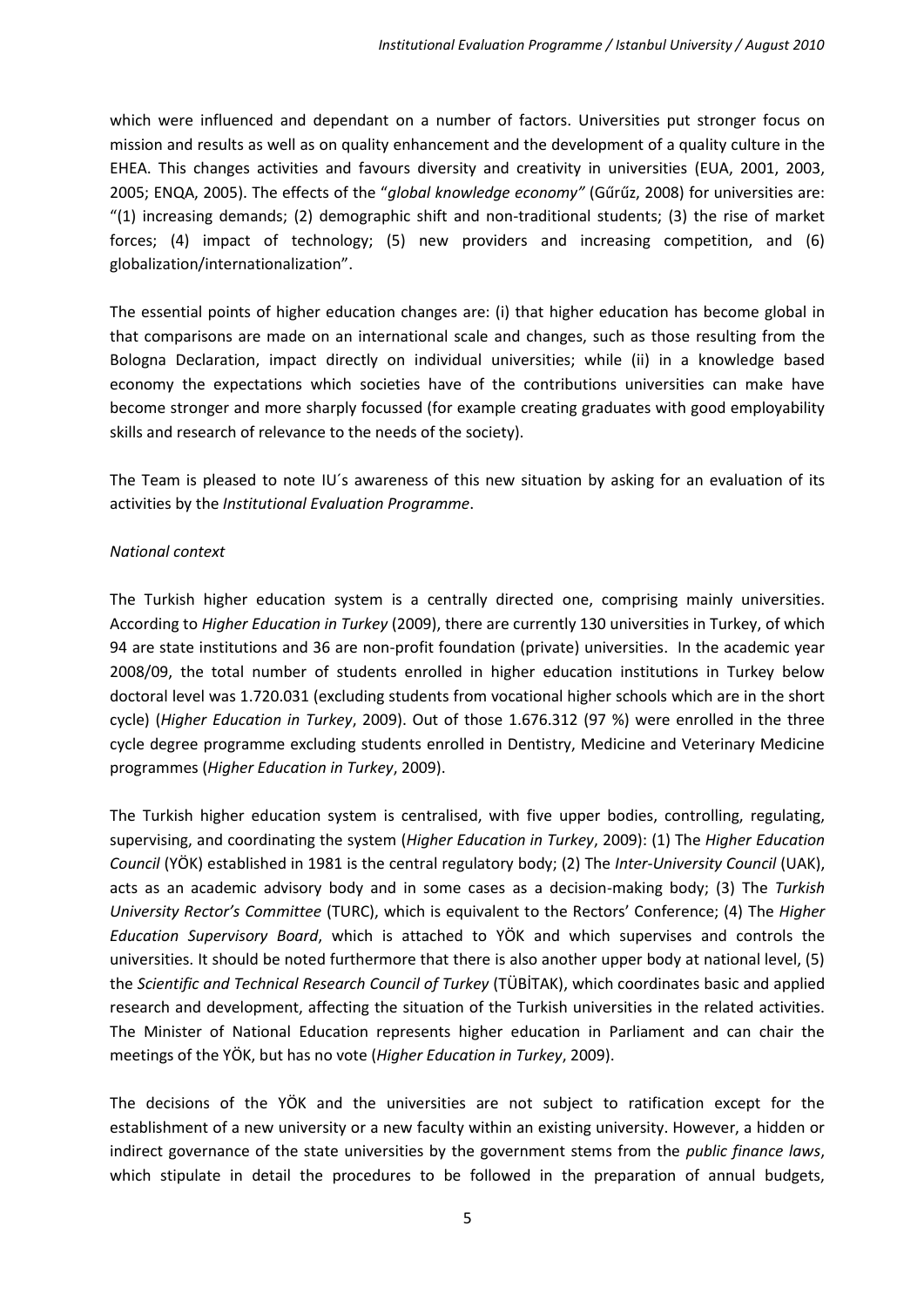procurement (including construction contracts), and auditing of expenditures, to which all public agencies are subject. This indirect governance also covers the allocation of both academic and administrative staff positions to state universities. Hence, unlike private universities, state universities, being dependent on the governmental decisions on those two issues, do not have financial and administrative autonomy,.

In 2005, a YÖK regulation set up YÖDEK, a body responsible for implementing university quality assurance in Turkey, mainly by setting quality criteria together with YÖK, and by approving quality assurance agencies. "While the system is still in its early stages, YÖK's involvement in quality oversight and its link to both universities and government through its membership, could be a potential cause for concern with regard to the independence of quality judgements, as called for in the 'Standards and Guidelines for Quality Assurance in the European Higher Education Area'" (ENQA, 2005; EUA, 2008, p. 6).

Between 1998 and early 2007, seventeen Turkish universities were evaluated by EUA's Institutional Evaluation Programme (IEP). These seventeen universities had voluntarily applied for an IEP evaluation and borne the cost. In 2007 EUA was invited by the Turkish Association of Industrialists and Businessmen (TÜSIAD) to take part in an analysis of these seventeen evaluation reports of Turkish universities (EUA, 2008).

As members of IEP's pool of experts, three of the present IEP Team took part in this general IEP evaluation.

The Report (EUA, 2008) concluded by pointing out the wave of change in European universities during the last two decades, which has changed the relation between the universities and the State in many countries. The Panel strongly recommended much greater university autonomy for the Turkish universities, "but it must be all-embracing". Therefore the following actions were prioritised and recommended (EUA 2008, p. 31):

Recommended Actions 1:

- $\triangleright$  Transform YÖK into a national body that represents higher education before government, proposes higher education policies, coordinates and directs higher education institutions at the system level.
- $\triangleright$  Revise legislation and YÖK regulations to minimise intrusion into the internal management, structure and other functions of universities.
- $\triangleright$  Consider the possibility of establishing a Rectors' Conference with an operational-size membership to replace the current dual structure of the Inter-University Council and the existing Rectors' Conference.
- $\triangleright$  Establish a national strategy to reach Turkey's aims as set down in the Bologna process.
- $\triangleright$  Strike a balance between consultation time and decision making. A thorough discussion of proposed changes should take place in the higher education community and society at large. At the same time, once changes are decided, these should follow a set time-plan.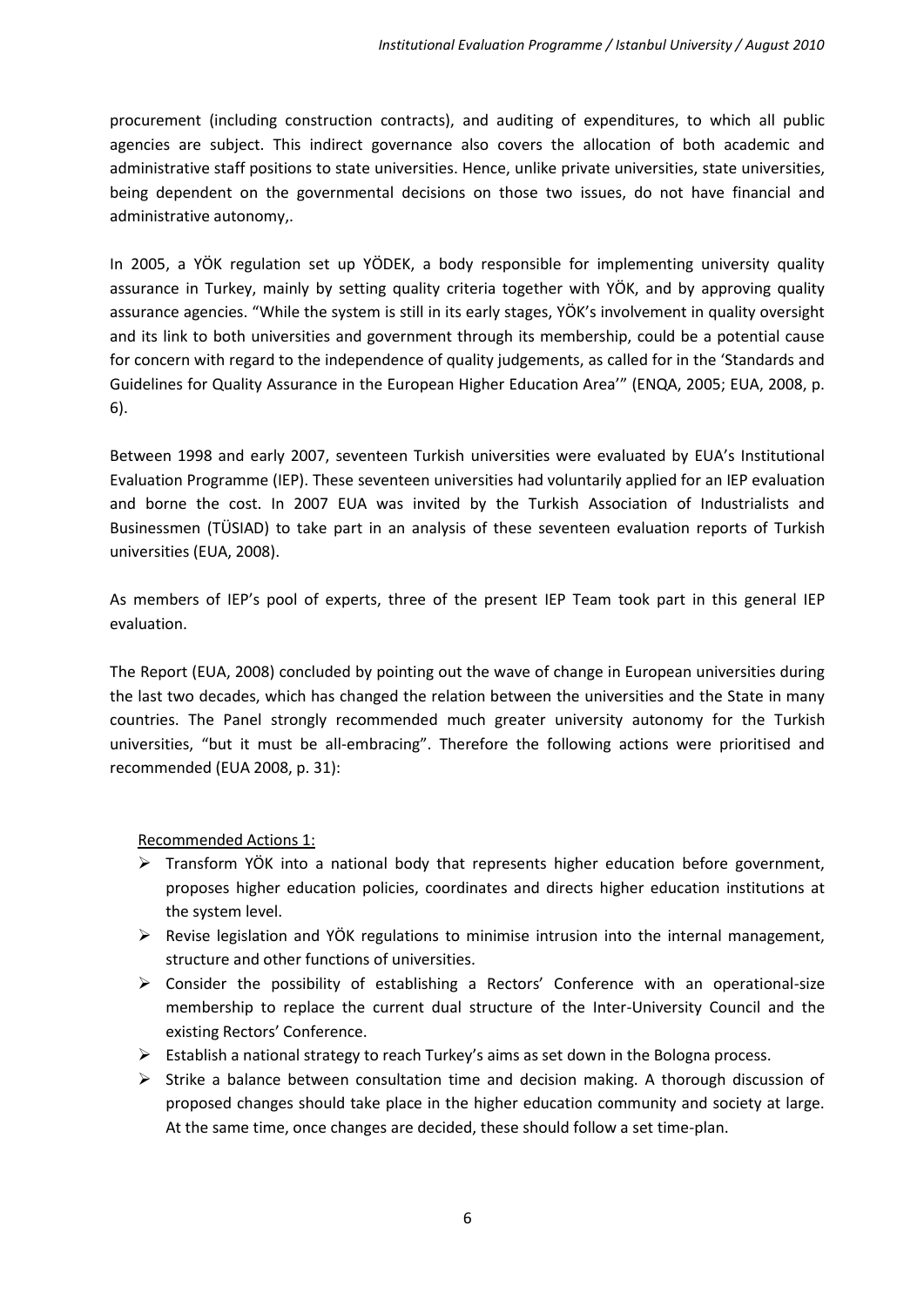The IU Evaluation Team acknowledges that the institutions of higher education in Turkey are in a development process towards a more open, modern and responsive system based on traditional European values and on an international context and strongly supports the recommendations in the TÜSIAD report.

## *Local context of Istanbul University*

Higher education institutions in Turkey share the political pressures and challenges of many European institutions, namely to provide studies and programmes to a constantly increasing student population, without matching increases in state financial support. The Team acknowledge that after YÖK was founded, there have been many structural, financial, administrative and academic reforms resulting in the ongoing development process of Turkish higher education institutions, but believes that much more needs to be done in improving university autonomy so that maximum benefit can be obtained from the creativity which will thrive with such autonomy.

Istanbul University, founded in 1453, is the oldest and the largest university in Turkey. "One of the main characteristics of Istanbul University is its leadership in higher education for centuries. It has played a guiding and influential role in the social and cultural life of our country. We can clearly see this when we trace the line of historical development of the University" (SER, 2010, p. 5). – "In addition to its scientific impact, Istanbul University has also been a leader in the movement towards enlightenment and modernization that began with the Republic by acting as a bridge between science and life. It is aware of its role in the perpetuation of Atatürk's principles and reforms. Istanbul University will "protect in line with this in all issues pertaining to public life with no concessions from its decisive stand" (SER, 2010, p. 5).

In the academic year 2009/10, IU offered undergraduate programmes (mostly 4 years), master programmes (2 years with thesis) and graduate (4 years with thesis) and medical education (6 years with thesis). A total of 69,712 students are enrolled at Istanbul University. Each year about 18,000 new students are enrolled. The IU has 19 faculties, 13 Schools and Vocational Schools (2 year programmes), 16 Institutes, 29 Research Centres and 3 Departments (SER, p. 6). The Faculty of Business Administration, the Cerrahpasa Faculty of Medicine and the Faculty of Economics offer undergraduate programmes in English. IU has a central library, but each faculty and the 11 campuses have their own libraries.

A Centre for Continuing Education and a Centre for Distance Education were founded in 2009 and IU has established 320 Lifelong Learning Programmes (Erasmus agreements), with 24 countries for the academic years 2009/2010 to 2013/2014. IU also takes part in Socrates/Erasmus student exchange programmes.

The numbers of academic staff in 2009 was 5124 (SER, p. 25), out of which 1499 were professors, 396 associate professors, 686 assistant professors, 2211 research assistants and 332 assistants. The selection and appointment of academic staff are made according to the Higher Education Law. However, Government's approval is needed. Non-academic staff/administrative staff is recruited according to the State Employee Law. Non-academic staff is selected through a centralised examination called "Examination of State Employee Selection" (SER, 2010, p. 10).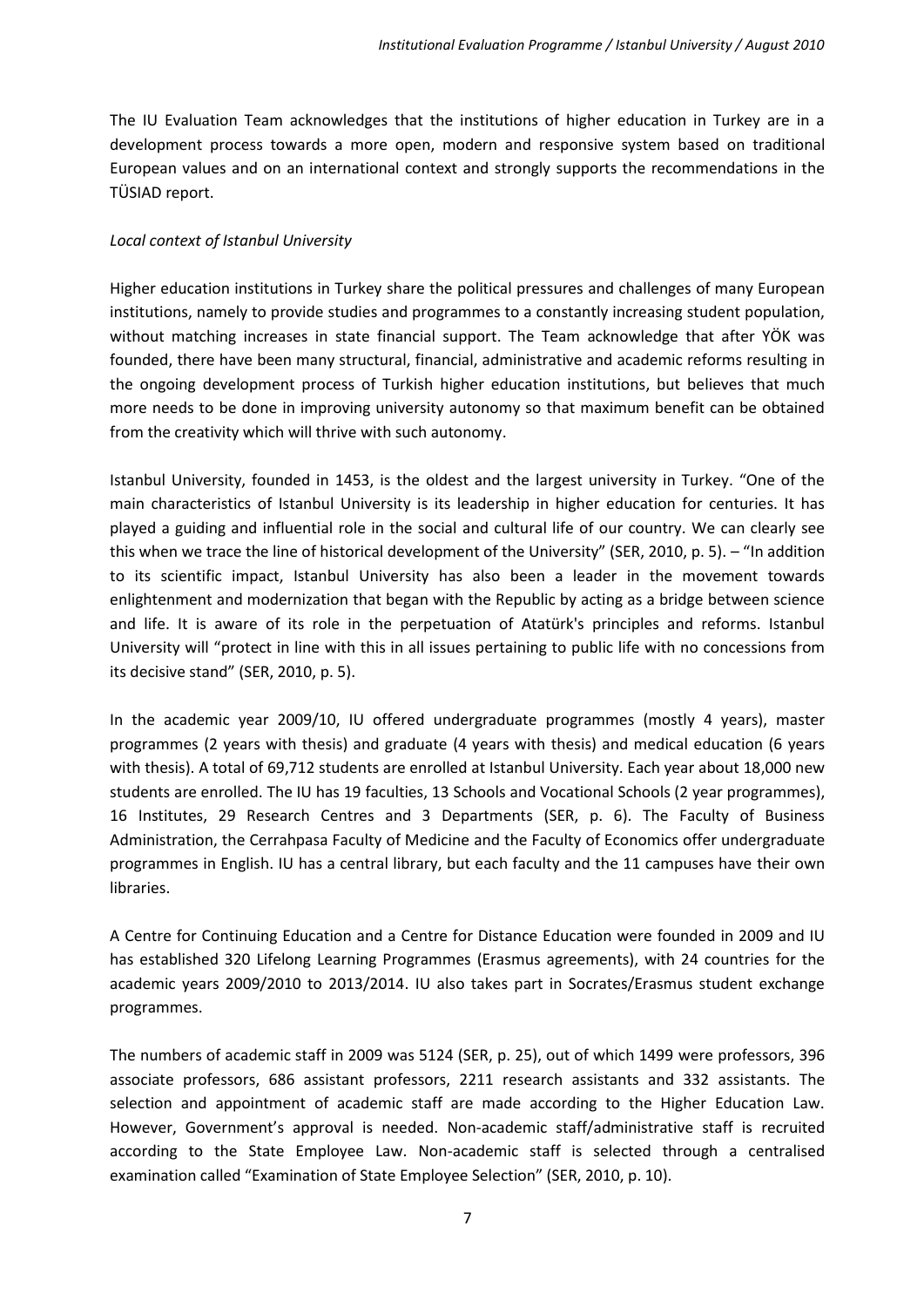<span id="page-7-0"></span>The Team identified areas at IU where constraints are apparent. We acknowledge that many of these are externally imposed, but they all need the attention of the management of IU. Actions have to be taken to overcome these constraints (see Recommendations).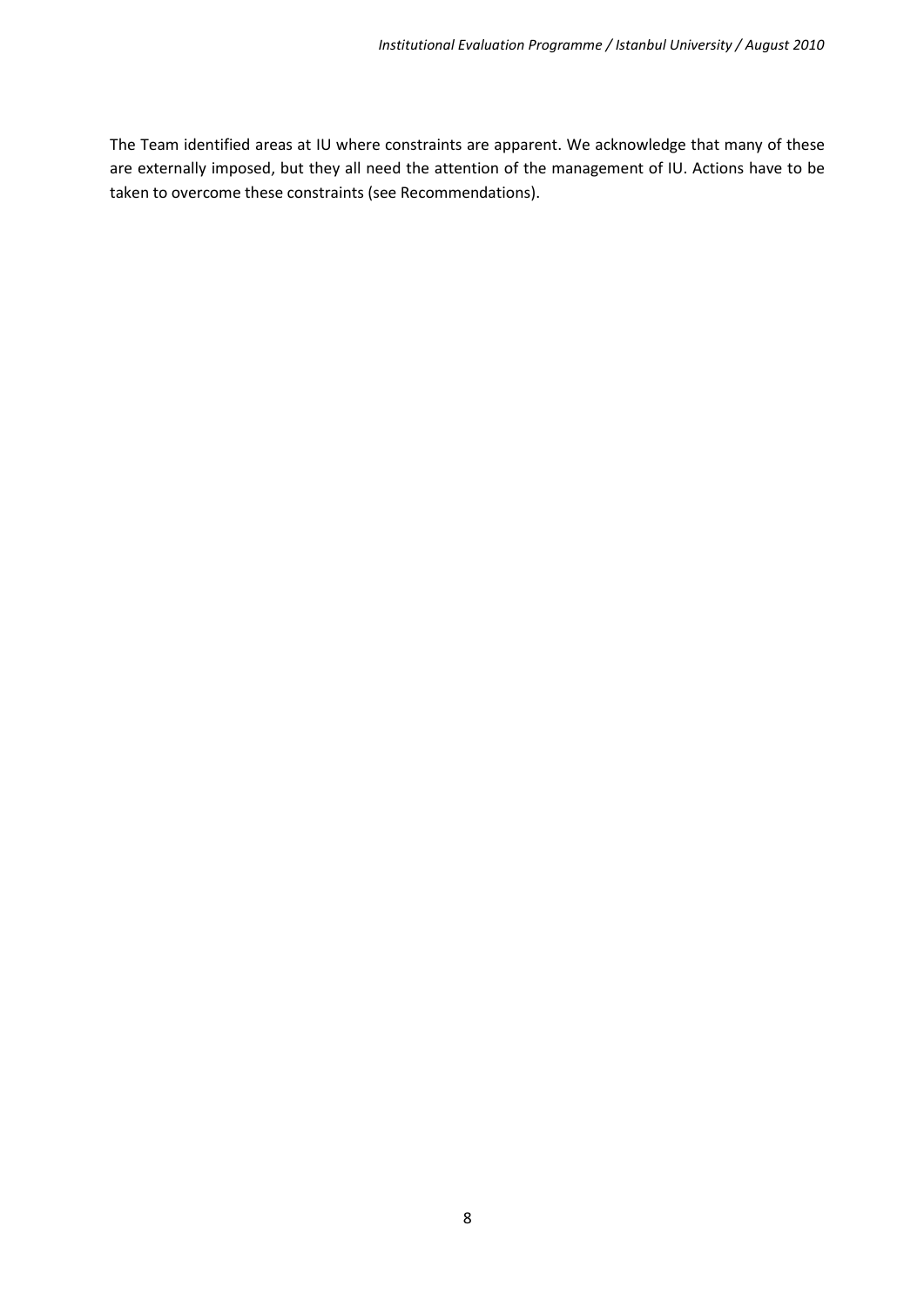## **2. CONSTRAINTS AND INSTITUTIONAL NORMS**

As has been mentioned, higher education institutions have to face continuously growing demands from society for social and economic benefits. IU has shown signs of strategic leadership and awareness of these challenges by asking for an IEP review.

#### <span id="page-8-0"></span>**2.1. In terms of governance and management**

IU is aiming for a decentralised system within the constraints of the Turkish Higher Education Law (SER, 2010, p. 10). However, the Turkish higher education system is a centralised one. The pressure from YÖK and the Turkish Government to deliver more and more diplomas/degrees, the Team argues, has an adverse effect on the very quality of these diplomas/degrees.

The Team found that IU needs to review the structure for organisational management and for the decision making processes. The Strategic Plan for 2009-2013 (SER, 2010, pp. 41-75; set up by YÖK) needs to be scrutinised. It appears to be a response to the formal requirements of YÖK rather than expressing the plans of IU for implementation of its Mission. We strongly believe that a new *Development Plan* for IU with set priorities and complementary *Action Plans* must be created. The process should involve all sections of the University at various levels so that the resulting plan is accepted by the University as a whole. Then, objectives need to be set and achieved.

The Team also encourages IU to develop further the Management Information System, and introduce an Electronic Newsletter to make all in IU aware of what is happening across the university and to develop and strengthen the motivation of staff and create a *corporate identity*. Together these activities can change the image of IU from a foundation of units to a united entity in itself.

The Team met stakeholders who were interested in having a more organised exchange of information and knowledge with IU, but so far no formal processes or a formal body have been established for such activities. The Team would like to suggest that IU creates an Advisory Board of Stakeholders in order to establish continuous information exchanges, and strengthen the relations. Such an Advisory Board should also have an input into the creation of the new *Development Plan*.

## <span id="page-8-1"></span>**2.1. In terms of teaching**

It is essential that IU continues to implement the Bologna Declaration (EUA, 2001). It is also essential that IU uses the *European Credit Transfer System (ECTS)* and not the national credit system, which is based on number of hours students spend in classrooms (contact hours). The Team urges IU to use the *ECTS* system for all educational programmes at all levels, not only for international students and Turkish students taking part in Erasmus exchange programmes. Erasmus programmes should be considerably expanded with more partner universities.

The Team was greatly encouraged by signs of wide involvement among teachers across a range of Faculties in developing learning outcomes. These "nodes of development" should get further support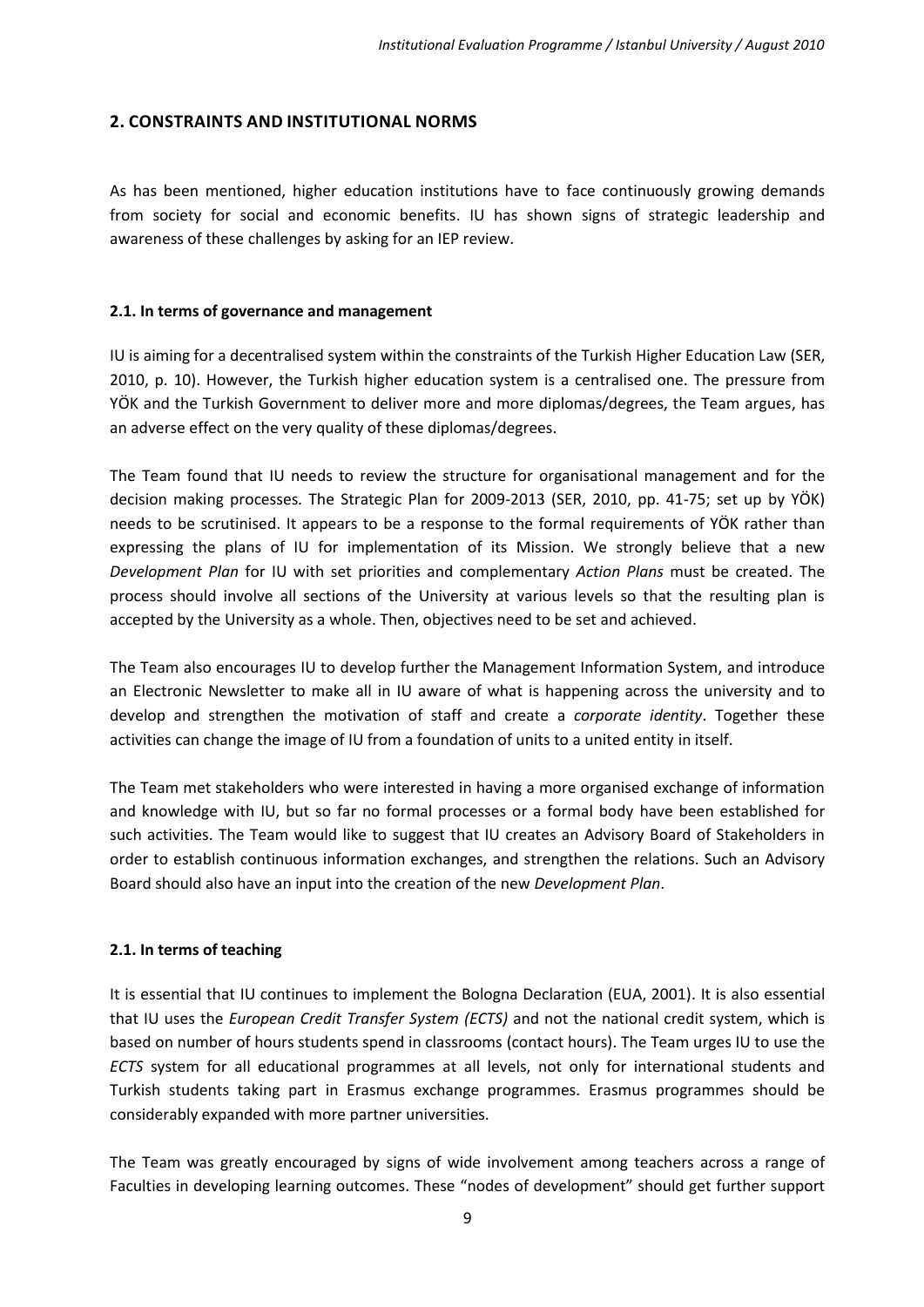in their work on learning outcomes, according to the Bologna Declaration. Furthermore, they provide models for future Action Plan developments over all aspects of activities of the University through involvement of staff at various levels and across Faculties.

The drop-out and failure rates in some subjects are surprisingly high, but the accuracy of figures provided seemed questionable. More attention is needed from several organisational levels in order to solve this problem by producing reliable data as a basis for action.

IU has good students. Students in general seemed to be very satisfied to be studying at IU. They claimed that this was the best university in the country. However, students from one faculty told the Team that, although they had chosen a student to represent them in the faculty board, this student had never been called to take part in a meeting. Students seemed to be ignored in the decision making processes at least at this particular faculty which flies in the face of recommendations made in various EUA Fora, e.g., EUA Prague Communiqué, 2001, EUA Berlin Communiqué, 2003 and EUA Lisbon Declaration, 2007 (2010). Students must be regarded as full members of decision making bodies and in governance of IU (see recommendations).

From the students' perspective, IU needs to involve them in various educational activities such as course designs, course development and course evaluations. Students have valuable experience from different areas and different levels of IU's educational programmes to bring to bear on these.

The Team was told by the students that they have difficulties in moving between faculties, if they wanted to take a course in another faulty. From the students perspective IU needs to improve student mobility internationally, nationally and within IU and to expand the Erasmus exchange initiatives with more links.

Students were very satisfied to study at IU, but they need access to libraries in their studies. For instance, the students need to borrow books, but this practice seems to vary among faculties. IU needs to introduce good practices in all libraries such as long opening hours and generous borrowing systems.

The students need scholarships, since it is not possible for all of them to count on economic support from their families. Students also need both new and renovated accommodation, since not all of them can count on staying with their families.

Teachers whom the Team met seemed to have difficulties in balancing teaching and other obligations as academics, recounting the number of hours they taught each week and how few hours each week are left for research and student counselling. This might be a question of difficulty in balancing these two demanding activities or a question of very high teaching loads and the needs for administrative back-up services (which currently must be provided by faculty members). This stops academics from taking part in developing doctoral programmes or new undergraduate programmes, from student consulting and from research. The problem is the need to increase the non-academic staff. The Team appeals to IU to solve these problems since that would mean a lot for the teachers by bringing down the teaching loads and enhancing their motivation.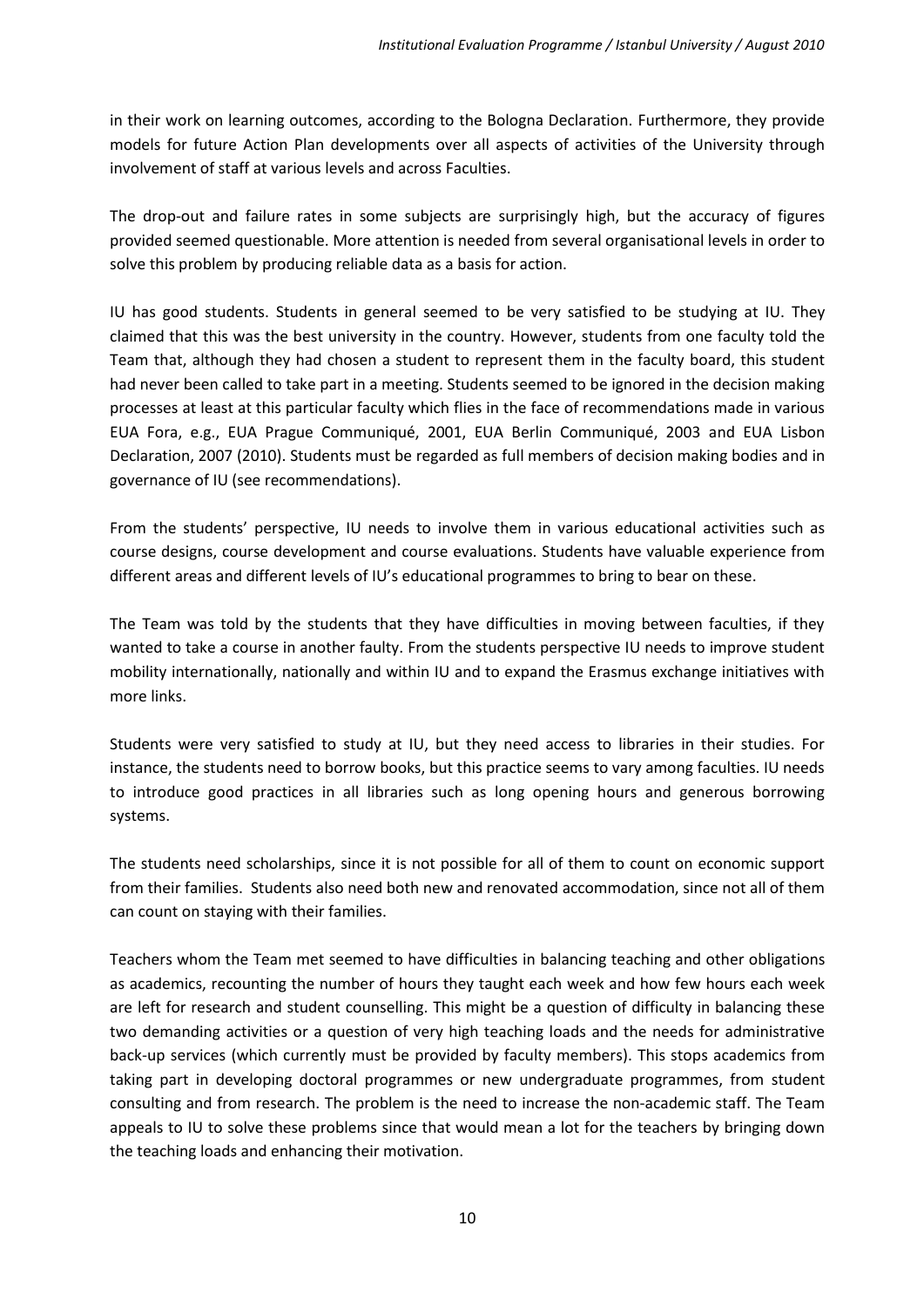The Team met academics from various faculties, but not all of them seemed to be familiar with efforts and contribution to the development of a Quality Assurance system in IU. It must be a priority in IU to develop a coherent Quality Assurance system for all educational programmes. Stakeholders the Team met were not satisfied with the employability skill levels they have found among graduate students. These problems need great attention from the Rector, Vice Rectors and the Faculties.

To support students' learning and teachers' teaching, IU needs to introduce Web-Based Learning facilities. Furthermore, E-based learning tools can be useful for IU in Lifelong Learning courses/programmes/activities to attract non-traditional student groups and strengthen the relations with the society outside IU.

# <span id="page-10-0"></span>**2.3. In terms of research**

Since 2009/2010, 20% of the overall budget is now free for IU to use as it sees fit and therefore it is highly desirable to take advantage of this *new freedom* fully in order to enhance research in faculties. Issues relating to the Revolving Funds and the paucity of funding sources from outside the Turkish Government sector must be given high priority by IU. The team recognises that the university operates under significant external constraints but believes that IU could take fuller advantage of the flexibility it has. The provision of small grants to allow researchers to initiate projects so that they may become eligible for external support should be considered.

We met researchers who confirmed that there was a constant need to exchange and net-work with national and international researchers in order to be included in the larger international community of researchers. The Team suggests that IU seeks to increase Post-Doc researcher numbers to stimulate research and give support to publication. As many universities in European countries, IU could use international experts to review major research proposals and also in significant appointments and promotions, in order to make use of their expertise and to enhance external credibility.

IU has a Techno Park (Incubator), and the Istanbul University Technological Development Centre (I. TEKMER), which was founded in 2001 in cooperation with the Istanbul Chamber of Industry and the Ministry of Trade and Industry, Small and Medium Enterprises Development Organisation (SER 2010, p.11). The Team suggests that IU make efforts to strengthen the relationship between the faculties and these institutions and their graduate programmes in order to enhance students' employability skills.

There is a need for resources for research according to the researchers the Team met. IU needs to support ongoing research projects in various ways, for instance by introducing generous "sabbaticals" for researchers, expanding the possibilities for taking part in research exchange projects and in research conferences and supporting publications and expanding existing research networks/links. IU knows that there are external restrictions, but IU should make maximum use of the *new freedom* and of flexibility to support good initiatives, especially in research.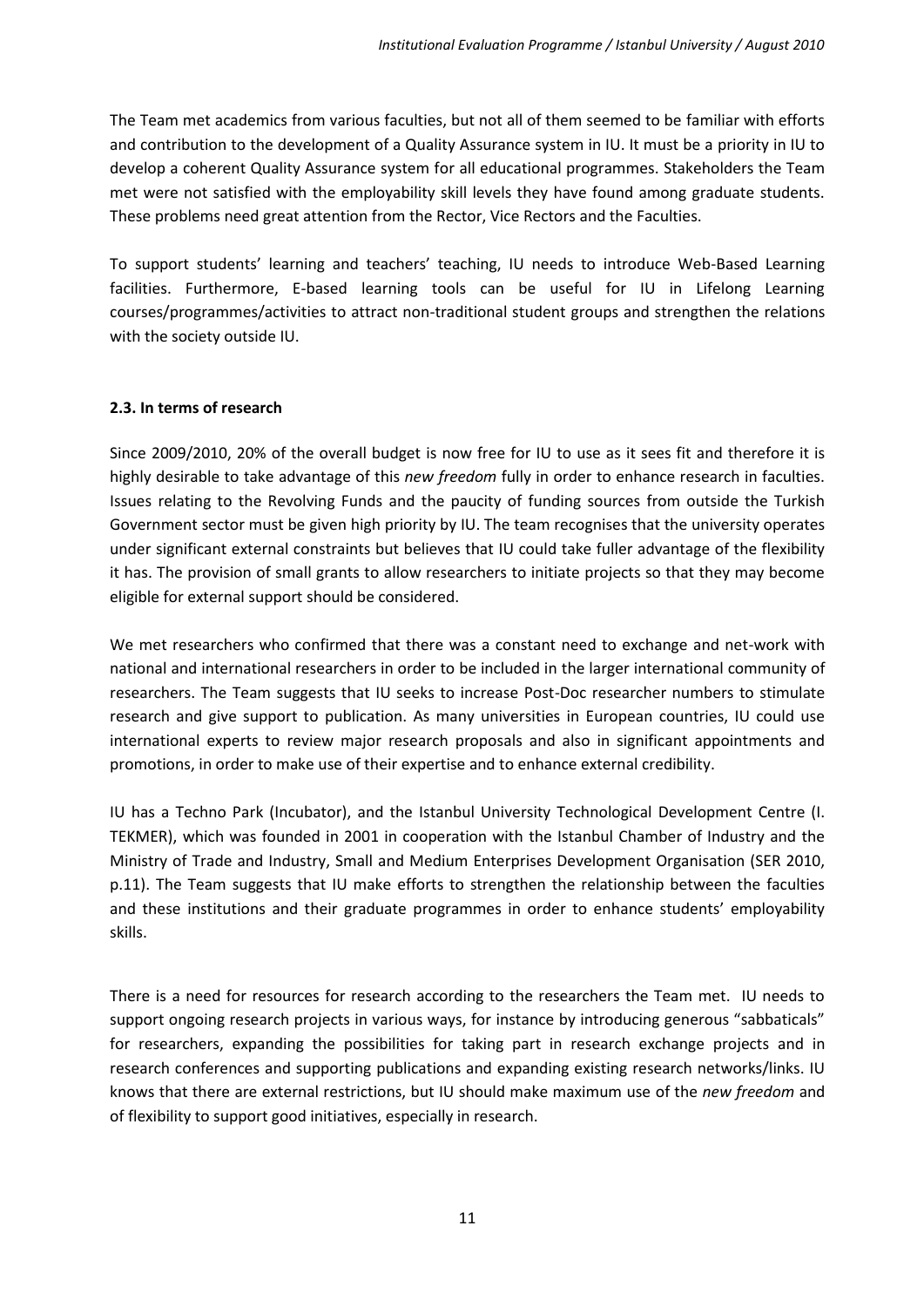The Team noted that a very high proportion of the academic staff were themselves products of an IU education. There is a danger that the university staff are unaware of developments elsewhere – in both teaching and research – and we recommend that the University appoints more staff from outside whenever the opportunity for making a high quality appointment arises.

#### <span id="page-11-0"></span>**2.4. In terms of resources**

As has been mentioned, the Strategic Plan developed by YÖK has to be reviewed and complemented by a *Development Plan* and various *Action Plans* for IU.

<span id="page-11-1"></span>IU must consider whether self-funding activities, such as evening courses and Lifelong Learning activities for specific target groups, could make enough of a financial surplus to support research activities. IU must have many graduates in well-paid and important positions and therefore it would be incumbent upon it to find out whether possibilities exist to appeal to these for donations and to ask them to act as ambassadors for their university in developing research funding and fund raising activities.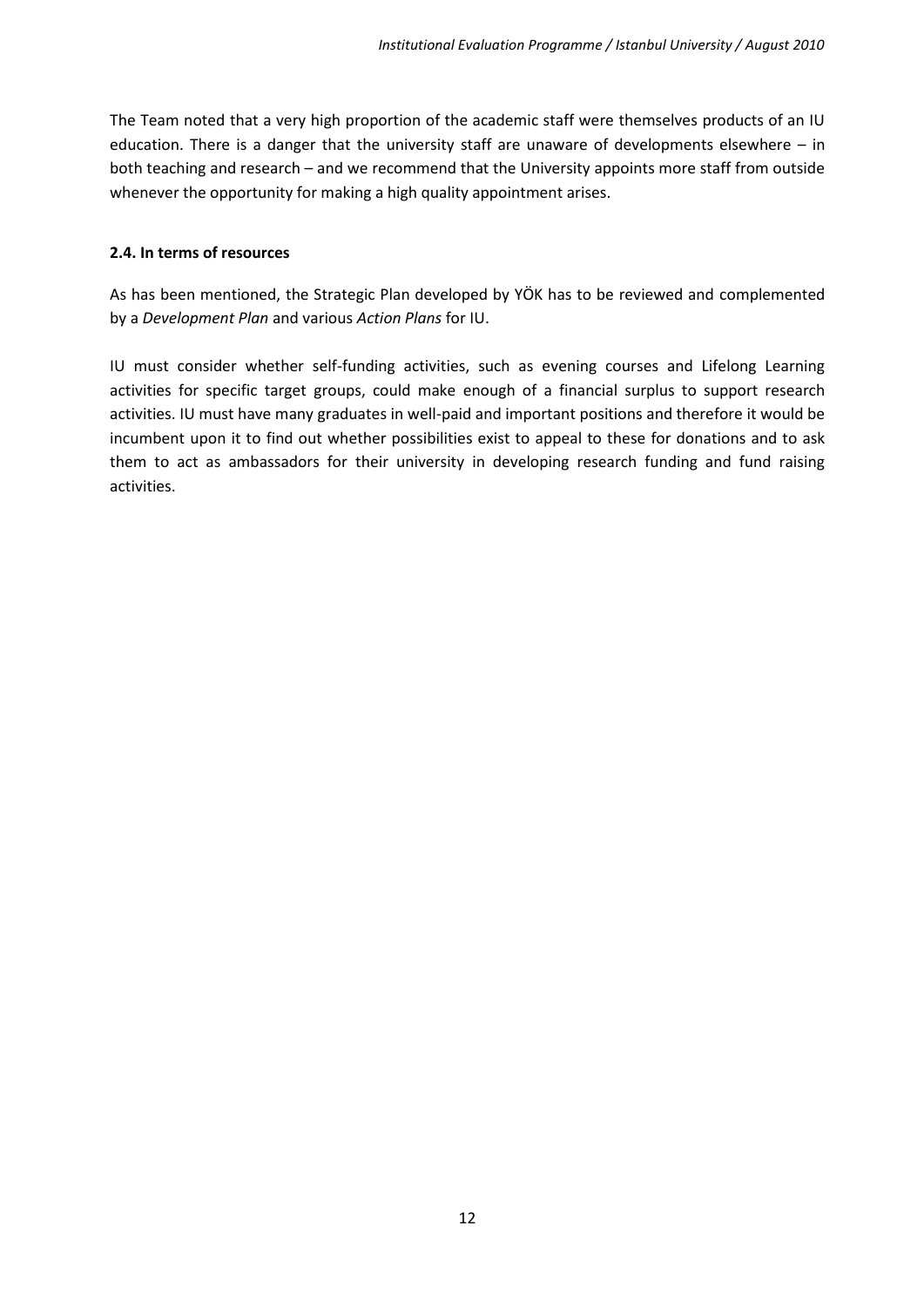# **3. THE CAPACITY FOR CHANGE**

## <span id="page-12-0"></span>**3.1. The mission**

## *Mission statement of IU*

"Being the bridge between both the East and West and the past and future, Istanbul University is the leading university which creates valuable knowledge both for Turkey and the world, and bring-up competent individuals" (SER, 2010, p. 10).

Within the frame of this mission IU's principles are:

- $\triangleright$  Protecting and extending the principles of Ataturk and the achievements of the Republic
- $\triangleright$  Participation
- $\triangleright$  Respect to nature and people
- $\triangleright$  Compliance with ethical values

## *Vision of Istanbul IU*

"Istanbul University establishes *(sic)* itself to be one of the world's leading universities" (SER, 2010, p. 10).

To fulfil the mission and the vision, IU needs a general competency to manage change and continually adjust to new prerequisites. A clear mission statement is a valuable tool is a process of development. The Team found that YÖK is central to most of what is relevant to the development of IU but feel that IU should define a mission statement which clearly reflects its own ambitions and objectives.

## <span id="page-12-1"></span>**3.2. Constraints**

The Team are aware of various goals set out by the Rector, but these goals do not seem to be widely debated or shared throughout the organisation. The Team could not find any Action Plan development discussions or consensus on these issues among the academics. The Team was worried to find that the Senate and the Executive Committee seemed to be very operational; that the Deans, lacking a Deans' Council, seemed to be more like "individual officers" without any group coherence; that the roles and job specification of Vice Rectors could be dysfunctional. The Team got the impression that most of the decision areas of IU are outside the control of IU. Even so, the Team believe that it is important for the University to behave more as an institution and less as a mere collection of more-or-less independent units, and that a greater involvement of Senate and Executive Committee – and of the Deans as a collective body – would enhance this development.

The Team strongly recommends much greater university autonomy in order to find solutions to such problems, and therefore the Team urges IU to press for more autonomy, such as exists in much of Europe. And again, there is a great need to establish a *Development Plan* and several *Action Plans* for IU. Additionally, this activity would itself further the creation and development of an institutional ethos.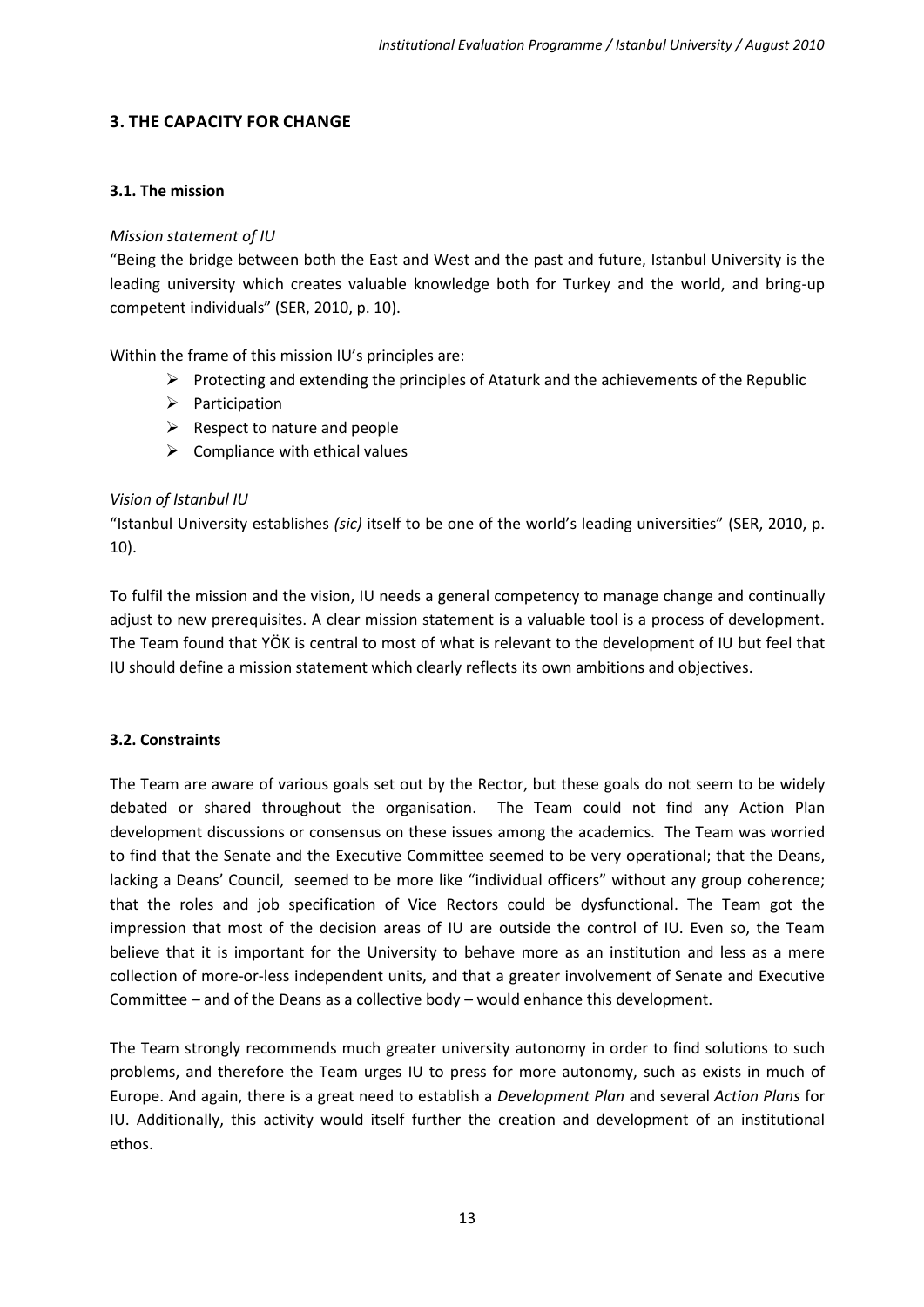## <span id="page-13-0"></span>**3.3. Strengths and opportunities**

IU is a strong university with a high national reputation, but it cannot rest on this. The overriding concern of the Team is how to manage the quality enhancement in all IU's activities, i.e., education, research, and out-reach to the society in transferring knowledge. The Team acknowledge the efforts done by IU to introduce and implement the Bologna process. The Team noted the absence of the implementation of the three cycle-system in Higher Education in the Bologna Declaration and the absence of the *European Credit Transfer System (ECTS)* in all educational programmes.

IU states in SER 2010 (p. 36) under the headline "Strengths" in the SWOT analysis, for instance (the six first points in prioritised order):

*1. Obtaining world-wide recognition as Istanbul University;* 

*2. Cooperating with foreign institutions easily through International Academic Relations Unit that provides support for the agreement of students and lecturers exchange programs;* 

*3. Being among the top 500 universities in the world;* 

*4. Having adequate number of scientists in each discipline educated at national and international levels providing the university with a great power of publication;*

*5. Having units (such as BAP Unit) that can objectively and transparently finance plans which will support national and international projects;*

*6. Being the 'first university' the symbol of university in Turkey enriched by its historical roots.*

The Team considered the SWOT analysis submitted in the SER and concluded that it was not an adequate summary of the characteristics of IU on which an institutional strategy could be based. They believe that a new, comprehensive and self-critical SWOT analysis must be created

IU aims at excellence in all its activities and therefore must act as a cohesive unit. Accordingly, IU has to be selective in making priorities in its *Development Plan* and in choosing set targets in the *Action Plans* in order to reach its goals.

The Team acknowledges and encourages IU's efforts to improve all its activities and is convinced that it can be even better by working as a cohesive institution in, e.g., maximising and spreading the potential synergy and good practices inside IU.

The Team encourages IU to strengthen its internal relations and communication systems in order to bring about a *Corporate Identity* and further strengthen its reputation nationally and internationally. This process should involve staff at all levels.

## <span id="page-13-1"></span>**3.4. Weaknesses and challenges**

IU states in SER 2010 (p. 37) under the headline "Weaknesses" in the SWOT analysis, for instance (the six first points in prioritised order):

*1. Not having performance measurement criteria for technical and administrative staff;* 

*2. Lacking of a staff distribution system;*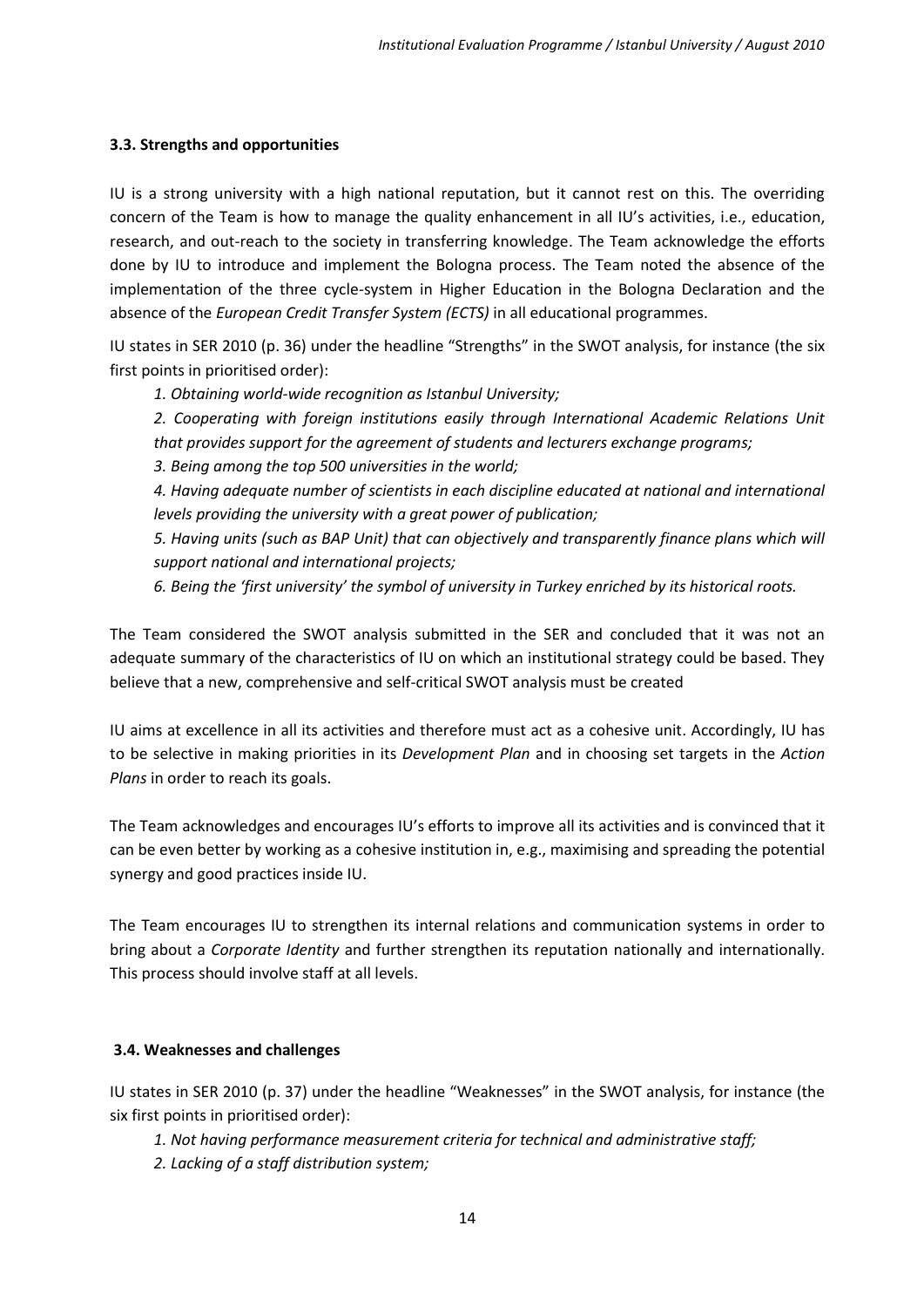*3. Having an unbalanced staff distribution;*

*4. Not using staff effectively in terms of ideal academic and administrative personnel management;* 

*5. Insufficient technical personnel (technician, nurse, etc); and* 

*6. Lack of motivation in academic and administrative staff".*

The Teams suggests that in order to overcome these weaknesses, IU needs to develop an *Action Plan for Human Resource Management*. The Team also suggests that IU introduce job descriptions and annual evaluations of staff as well as transparent promotion criteria for all staff. Teaching staff needs to get more administrative and technical support in order to ease their burdens as teachers. They also need study leaves, even short periods, since these are valuable to stimulate research and to allow time to design new education programmes. Even when "inbreeding" occurs, which is understandable in a leading Turkish university, IU must impose activities to bring in staff from outside the university with different experiences and fresh ideas, especially important, this, in research positions.

Establishing itself as "one of the world's leading universities" (SER 2010, p. 10), IU faces many challenges. The above mentioned mission statement and the core values can be improved and strengthened by further policies relating to IU's major university activities in its *Development Plan* and its *Action Plans*.

The Team recommends strongly that IU should create Action Plans in the following areas (see expanded Recommendations below):

- 1. *Action Plan on Governance*
- 2. *Action Plan on Students' Involvement in Governance*
- 3. *Action Plan on Strategic Management*
- 4. *Action Plan on Bench-Marking and Peer Review*
- *5. Action Plan on Financial Management*
- *6. Action Plan on Fund Raising*
- 7. *Action Plan on Excellence in Teaching*
- 8. *Action Plan on Scholarships*
- 9. *Action Plan on Students' interfaculty mobility*
- 10. *Action Plan on Investment in Student Facilities and Accommodation*
- 11. *Action Plan on Excellence in Research*
- 12. *Action Plan on Human Resource Management*
- 13. *Action Plan on Internationalisation*
- 14. *Action Plan on Corporate Communication*
- 15. *Action Plan on External Communication.*

The Team's opinion is that IU has to balance the challenges of the Government's regulation of the cooperation between universities and industry. In spite of having the Istanbul University Technological Development Centre (I. TEKMER; SER 2010, p.11), the Team's impression from meeting the representatives of external partners, companies and industry is that this cooperation and connection to industry is still weak and needs to be strengthened. Therefore, the number of links to these external partners need to increase as well as the number of external funds for supporting research. Another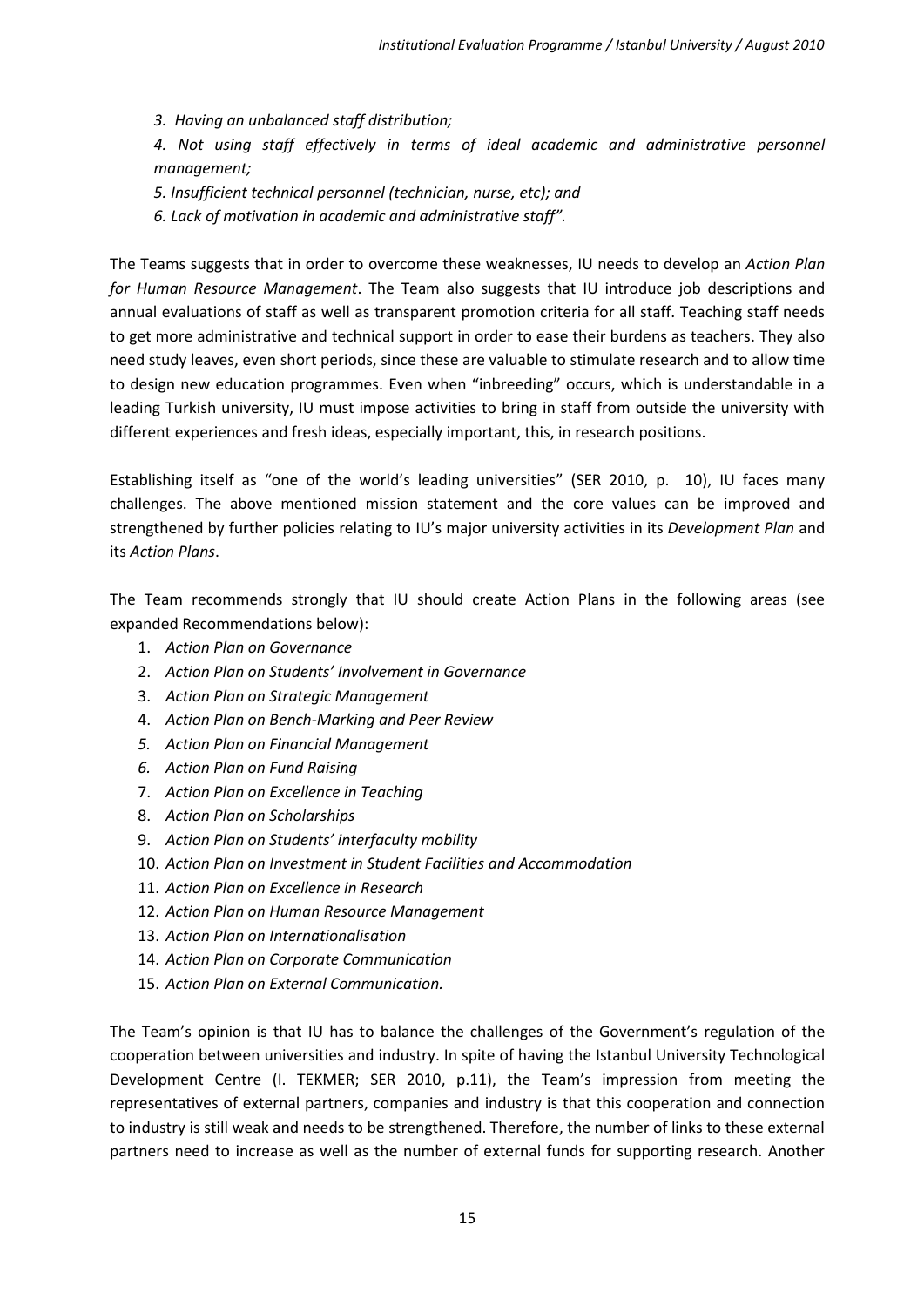<span id="page-15-0"></span>possibility is to increase the proportion of revolving funds to the maximum possible level for allocations to support research on the basis of quality of proposals.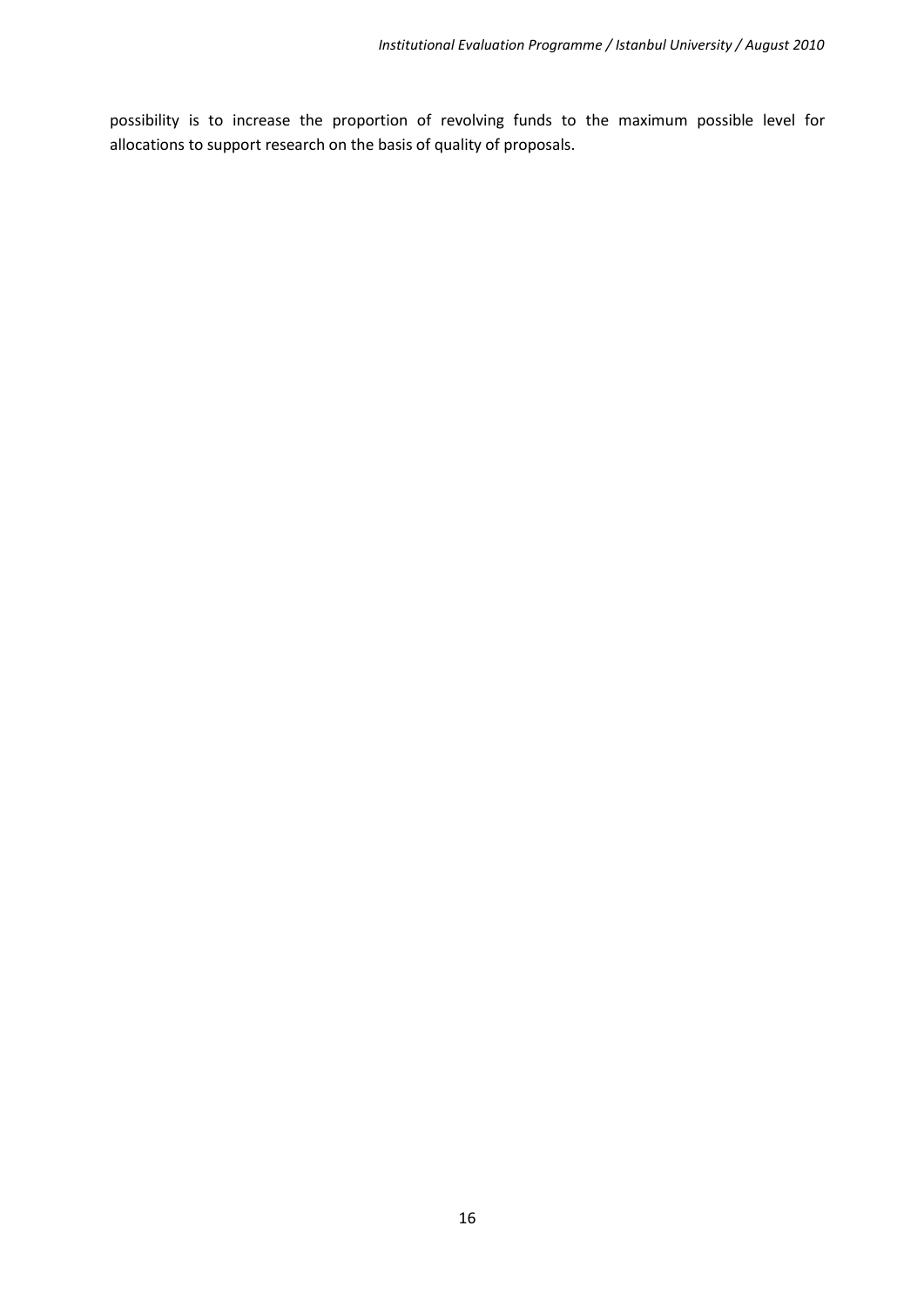## **4. RECOMMENDATIONS**

The following capacity requirements for Governance, Strategic Management, leadership and planning, for Excellence in Teaching/Learning, Research and Outreach, as well as Corporate Communication and Corporate Identity building are needed to face the increasing demands from the Turkish Society and to maintain the ambition to be "one of the world's leading universities" (SER, p. 10). The IEP Team acknowledges IU's actions and efforts to meet the challenges of a continuously changing society. We hope that our report and the specific recommendations, which are listed below, will help Istanbul University towards future successful development building on its present achievements.

#### *In terms of Governance*

The Team recommends that IU involve all staff in the preparation of the *Development Plan* with a specified monitoring time schedule of progress in various *Action Plans* and to press for more autonomy such as exists elsewhere in Europe. The Team recommends that IU review the organisation and its decision making processes. The core responsibilities of each level of IU should be reviewed as well as their relations to the Rector, Rectorate and the Board. The responsibilities of the Vice Rectors, Rector's advisors, the Secretary General, the Deans, Department heads and Managers of Administration should also be reviewed. The academics in these positions have a responsibility to take part in decision making processes as well as long term strategic planning. IU should encourage students' involvement in the review of the Governance. The Team recommends IU develop an (1) *Action Plan on Governance*  and an (2) *Action Plan on Students' Involvement in Governance,* which includes students as full members in the decision making processes as well as in long term strategic planning.

## *In terms of Strategic Leadership and Planning*

The Team recommends IU review the structure of the organisation to ensure transparency in strategic/institutional planning, decision making and follow up of prioritised activities in the *Development Plan* and in various *Action Plans* and to exploit fully and proactively the areas of "freedom" which IU has at present regarding internal resources. IU should encourage students' involvement in strategic management. The Team recommends IU develop an (3) *Action Plan on Strategic Management* and an (4) *Action Plan on Bench-Marking and Peer Review.* 

#### *In terms of Institutional Management*

The Rector, the Vice Rectors and the Rectorate form the locus of daily decision making. Their responsibilities and functions can be cognate and therefore their functions should be reviewed to ensure that Vice Rectors' functions do not overlap. Responsibilities for Education, Research and Outreach should be clearly defined. Managerial systems should be designed and installed to foster coherent and integrated management and communications system related to each managerial level.

#### *In terms of Finance and Budget*

The Team recommends IU consider the possibility of introducing a decentralised budgetary process within the organisation related both to the review of responsibilities mentioned above and to the goals and objectives specified in the *Development Plan* and the *Action Plans*. The Team recommends IU develop an (5) *Action Plan on Financial Management* and an (6) *Action Plan on Fund Raising.*

#### *In terms of Quality Management*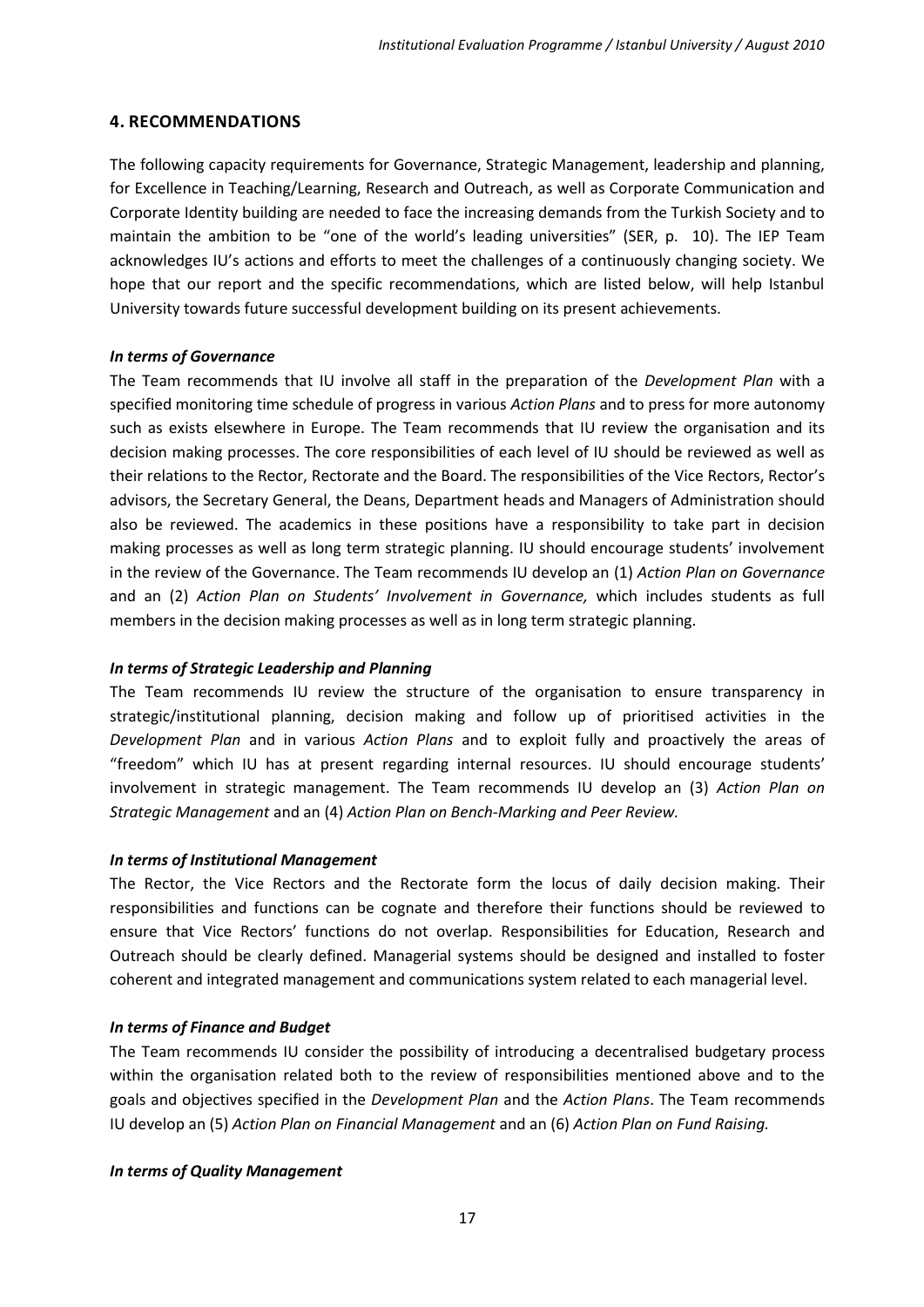The Team recognises that IU has created a structure for a comprehensive, organisation-wide Quality Assurance System, a Quality Culture and a central Quality Management System, but is not convinced that these are being effectively implemented. The Team recommends that the University should now put great emphasis on their full implementation.

#### *In terms of Teaching*

The Team heard from the academics of their heavy teaching loads, which made it impossible for them to take part in research, the counselling of students, the development of new teaching programmes and exchange programmes. The Team recommends IU create an (8) *Action Plan on Excellence in Teaching.* IU should encourage students' involvement in issues concerning their education and in development of existing educational programmes. The Team also recommends IU create an (9) *Action Plan on Scholarships,* an (10) *Action Plan on Students' interfaculty mobility*, e.g., supporting the interest of students to study languages or other subjects inside IU, and an (11) *Action Plan on Investment in Student Facilities and Accommodation.*

#### *In terms of Research*

The Team suggests IU increase resources for research and introduce a number of Post-Docs positions in each faculty in order to increase efforts to obtain more external funds and to increase the proportion of revolving funds to the maximum possible level for allocations to support research on the basis of quality of proposals. Finally, the Team suggests IU improve the reputation of research by using international experts to review major research proposals and also to scrutinise significant appointments and promotions. The Team recommends IU create an (12) *Action Plan on Excellence in Research.*

## *In terms of Faculty Development*

The professionalisation of academics at IU means that IU has to offer them staff training programmes focusing on quality in teaching, the need for pedagogical improvements of existing educational programmes, and the implementation of Quality Assurance Systems. The academics' possibilities to take part in research projects, nationally and internationally, must be ensured by various staff programmes. The development of faculty members as well as administrative staff members must be continually pursued. The Team recommends IU create an (13) *Action Plan on Human Resource Management.*

#### *In terms of Internationalisation*

The Team suggests that IU must be more active in pursuing international exchange programmes for students and to expand the number of international students; also in supporting academics and researchers in taking part in international conferences and international research networks and research projects. The Team recommends IU develop an (14) *Action Plan on Internationalisation*.

## *In terms of Corporate Identity, Outreach and Commitment to Local community*

The Team recommends IU develop an (15) *Action Plan on Corporate Communication* and introduce a *Newsletter* in order to strengthen its *Corporate Identity* and to allow employees to get to know all the activities going on in IU. This information should also be shared by external partners in order strengthen the relationship with them and enhance IU's commitment to the local community, but also to implicate them more fully in IU's activities. In particular, the team recommends that an (15)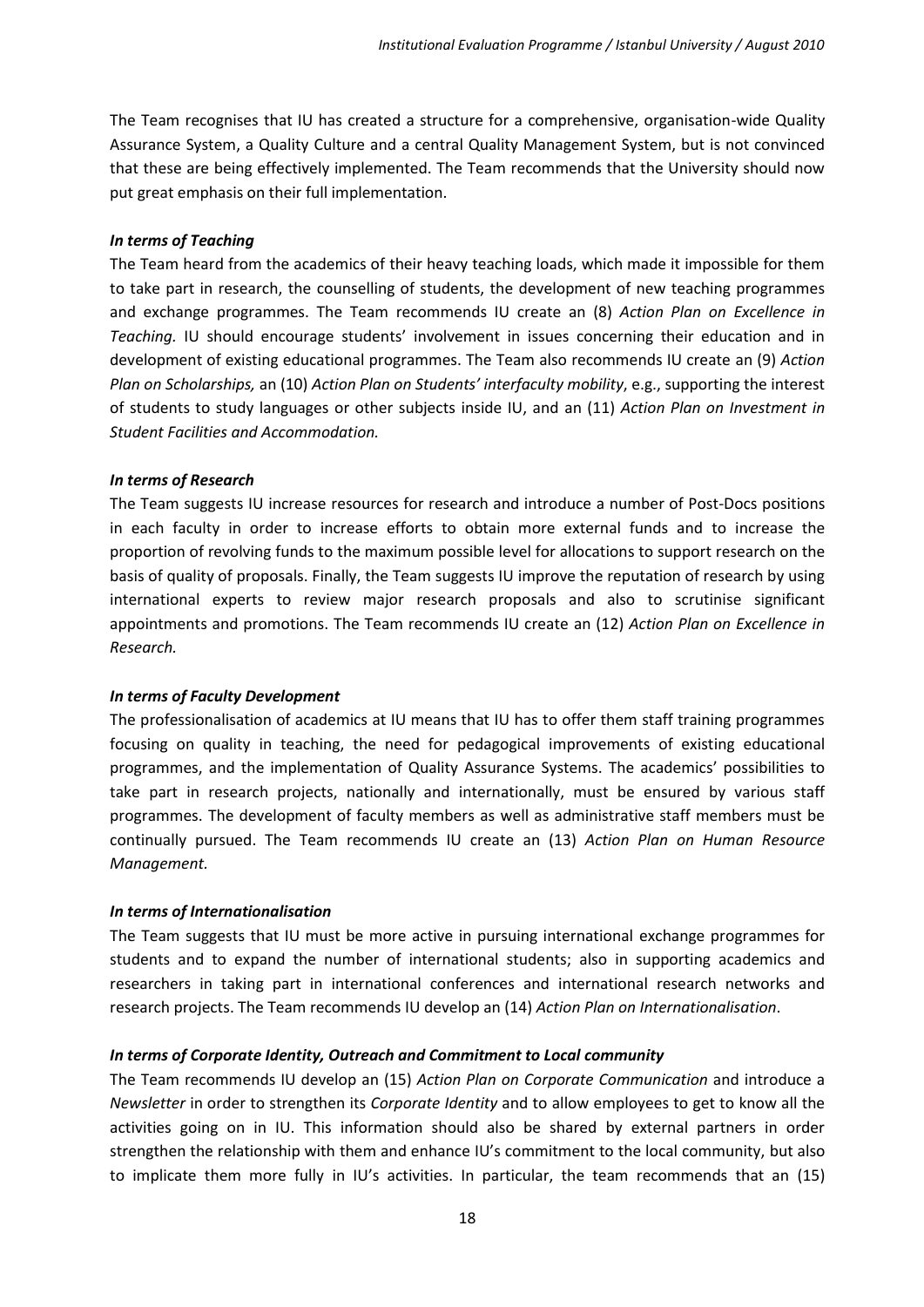*Advisory Board of External Stakeholders* be set up. The Team also recommends IU develop an (16) *Action Plan on External Communication.*

## <span id="page-18-0"></span>**5. ENVOI**

The IEP Team wants to extend its thanks for the time and attention given by the representatives of the Board of IU, the Senate, the Deans, the academics, the researchers, the administrative staff and the Students Council, various groups of students as well as external representatives. We extend special thanks to the Rector, Professor Doctor Yunus Söylet and the liaison person Vice Rector Professor Doctor Cigdem Kayacan and her colleagues for their helpful efforts and careful attention to all our logistical arrangements. Finally we thank the Vice Rectors and the Rector's Team.